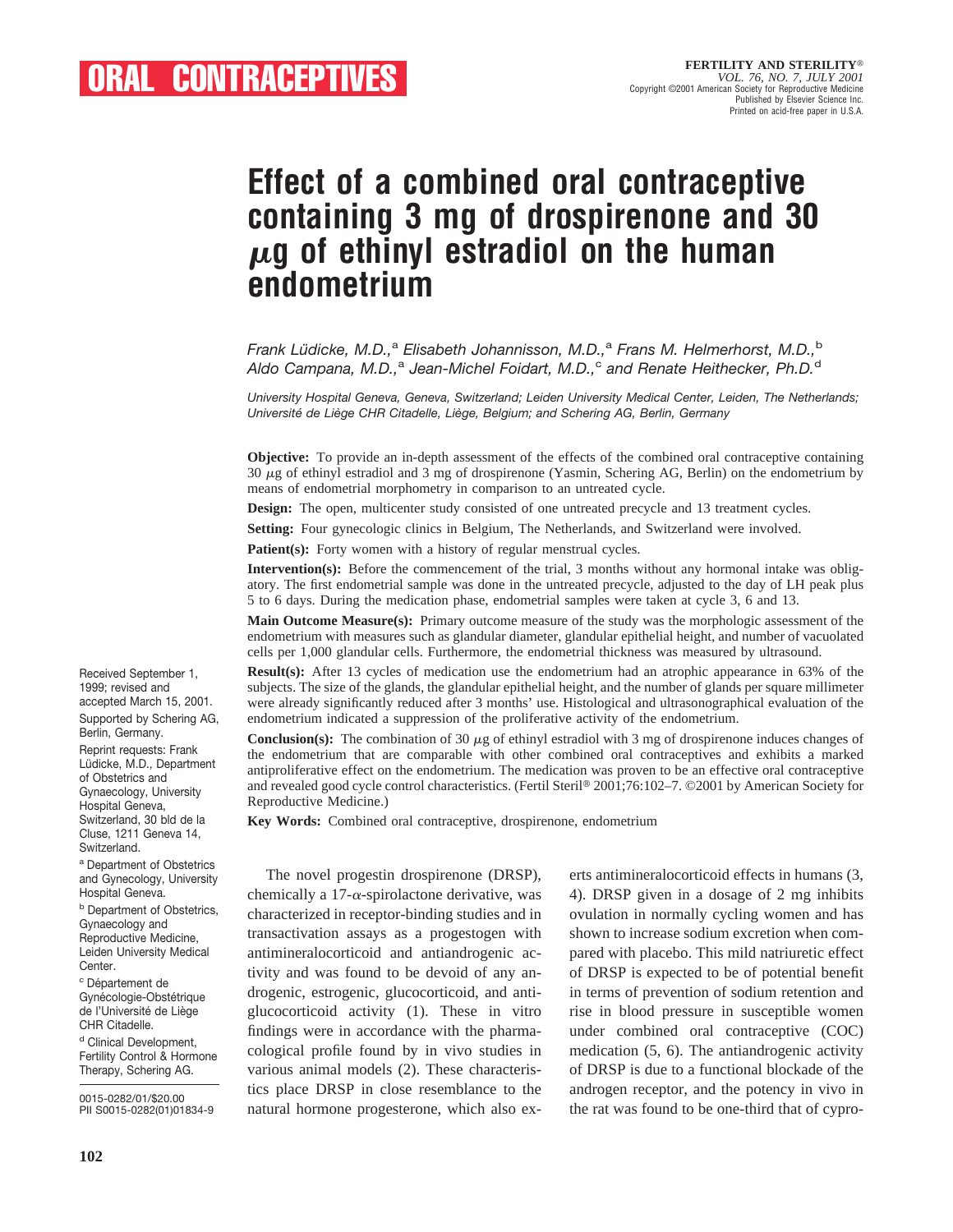terone acetate (2). Both the antimineralocorticoid and antiandrogenic effects of DRSP made it a promising candidate for further drug development as progestogenic agent for oral contraception and hormone replacement therapy.

The progestogenic activity of DRSP was evaluated in a variety of animal models, and the results obtained suggest a relative progestational potency of the same order as that of norethisterone acetate (2). The borderline ovulation inhibition dose in women was found to be 2 mg and the combination of 30  $\mu$ g of ethinyl estradiol (EE) and 3 mg of DRSP did enter into the clinical development of the COC (7). In addition to ovulation inhibition, the contraceptive effect by oral contraceptives are attained by induced changes of the endometrium hampering ovum implantation. The administration of a COC produces variable histological pictures, but in general, results in an underdevelopment of endometrial stroma and glands, whereas the effect on the endometrial glands are often more pronounced. The endometrium becomes scanty and contains only few glands with empty and narrow-lined lumina (8). With time of COC intake, the height of the epithelium decreases, the glands become atrophic, pseudodezidualisation of the stroma can be detected, and, moreover, the development of the spiral arteries does not take place to the same extent as in a normal menstrual cycle (9).

These induced changes in the endometrium are considered to avoid hyperplasia and to minimize the long-term risk for endometrial cancer and could also lead to less menstrual bleeding. In the study reported here, the degree to which the DRSP-containing oral contraceptive affects the endometrium in healthy women was investigated; it was aimed at assessing the effects of the combined oral contraceptive containing 30  $\mu$ g of EE and 3 mg of DRSP on the endometrium by means of endometrial morphometry in comparison to an untreated cycle. Evaluation of the effect of the study medication on the endometrium characterizes the progestational potency of DRSP, and the results were compared to already existing data on endometrial changes with other combined oral contraceptives. Finally, the gathered data adds valuable information to the safety evaluation of this new drug.

# **MATERIALS AND METHODS**

## **Subjects**

Forty apparently healthy women with a history of regular menstrual cycles volunteered for the study. None of them had used steroidal contraceptives or an intrauterine device during the previous 3 months, and none had had an abortion within the last 6 months or delivery within 1 year before admission to the study.

The medical ethics committee of each of the study sites (Geneva, Switzerland; Leiden, The Netherlands; Liège and Nijmegen, Belgium) approved the study, and each woman

## **TABLE 1**

Baseline characteristics of age, height, weight, age at menarche and intracyclic bleeding before the start of the trial.

|                         | Subjects |       |                    |  |
|-------------------------|----------|-------|--------------------|--|
|                         | n        | Mean  | Standard deviation |  |
| Age $(yr)$              | 40       | 27.6  | 5.0                |  |
| Height (cm)             | 40       | 169.5 | 6.4                |  |
| Weight (kg)             | 40       | 64.7  | 10.3               |  |
| Age at menarche<br>(yr) | 40       | 12.9  | 1.7                |  |

*Note:* Data given as mean  $\pm$  standard deviation.

Lüdicke. Combined oral contraceptive and human endometrium. Fertil Steril 2001.

gave her written consent before enrollment. The study was performed with the regulations and recommendation of the Declaration of Helsinki (Hong Kong 1989).

Episodes of bleeding and any adverse events were recorded throughout the trial.

### **Trial Plan**

The women who volunteered for the study were assigned randomly to two independent groups. In group A, the treatment effects were investigated after 3 and 13 treatment cycles. In group B, the treatment effects were investigated after 6 and 13 treatment cycles. Both groups received the same medication, thus the only difference between the two assessment groups was the timing of the endometrial biopsies.

The study consisted of one untreated precycle and 13 treatment cycles. Before the commencement of the trial, a minimum of 3 months without any hormonal intake was obligatory. The first endometrial sample in the untreated precycle was performed adjusted to the day of LH peak plus 5 to 6 days. A home monitoring kit to detect the LH peak in urine (OvuQuick, Quidel, San Diego, CA) was used for this purpose. Baseline characteristics for all 40 subjects are summarized in Table 1.

## **Test Material**

The study medication consisted of 21 film-coated tablets of 30  $\mu$ g of ethinyl estradiol and 3 mg of drospirenone per blister pack. One tablet was taken daily for 21 days, followed by 7 tablet-free days.

## **Endometrial Samples and Morphometric Analyses**

The endometrial sample was performed with a Pipelle de cornier device without dilatation of the cervix and without anesthesia. The endometrial strips (10–15 mm) were immediately fixed, embedded in paraffin, sectioned, and stained with hematoxylin and eosin. In addition to a general histologic assessment of the endometrial biopsies, numeric data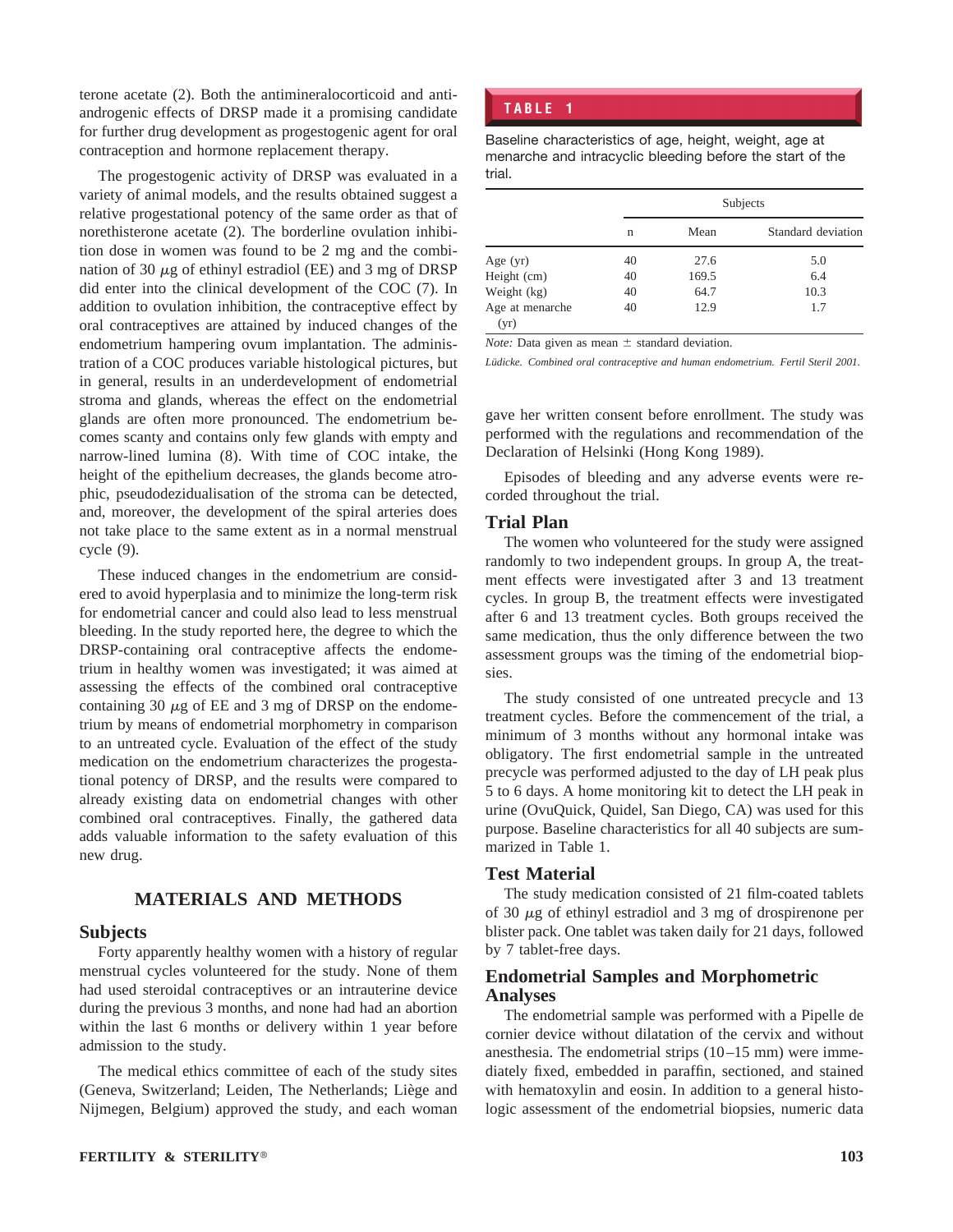#### Morphological indices applied for the trial.

| Unit               |  |  |
|--------------------|--|--|
| /mm <sup>2</sup>   |  |  |
| $\mu$ m            |  |  |
| $\mu$ m            |  |  |
| $/1,000$ glandular |  |  |
| cells              |  |  |
| $/1,000$ glandular |  |  |
| cells              |  |  |
| Score <sup>a</sup> |  |  |
| Score <sup>a</sup> |  |  |
|                    |  |  |

Score  $0-3$ ;  $0 =$  none,  $1 =$  slight,  $2 =$  moderate, and  $3 =$  marked.

Lüdicke. Combined oral contraceptive and human endometrium. Fertil Steril 2001.

was generated on morphometric parameters of the endometrium so as to obtain quantitative information about the endometrial morphology. The indices examined are shown in Table 2.

## **Ultrasound Examination of the Endometrium**

At each study visit, a transvaginal sonographical examination of the endometrium was done with the use of high frequency (5–7 MHz) transducers. Endometrial thickness was measured as the distance between both endometrial/ myometrial borders.

#### **Statistical Analysis**

The primary target variables were the individual changes from baseline (precycle) to the 3rd, 6th, and 13th treatment cycle of the diameter of glands, the height of the glandular epithelium, and the number of vacuolated glandular cells. All other morphological indices variables were considered secondary target variables (Table 2).

The two-sided 95% confidence intervals were computed under the assumption of normal deviates for all variables except to the score variables pseudostratification and predecidualization.

#### **Intention-to-Treat and Valid Case Analyses**

Two types of analyses were done: a valid-case (VCA) analysis for the primary outcome measures and an intentionto-treat (ITT) analysis on all variables in addition to the VCA.

A subject was reckoned as a valid case if she had no protocol deviation that might have affected the primary outcome measures of the trial, meaning the morphologic assessment of the endometrium. According to the study protocol, the following criteria had to be fulfilled: at least one biopsy at baseline and at the end of the study had to be existent, not more than four missed pills in each medication cycle were allowed, and the months without hormonal medication before the trial had to be adhered to. In contrary, the only prerequisite for a subject to be included into the ITT analysis was that she had taken at least one pill. No notable difference was seen concerning the histologic assessment between VCA and ITT population. No endometrial pathology was detected in the ITT nor in the VCA population. For the morphometric parameters, the VCA is reported only.

## **RESULTS**

## **Disposition of Study Subjects**

After having given informed consent, 40 women were assigned to two different groups according to a list reflecting the different time points of the intermediate biopsy, 19 subjects to group A (intermediate biopsy cycle 3) and 21 subjects to group B (intermediate biopsy cycle 6). Two women initially assigned to group A were erroneously switched to group B before the their first intermediate biopsy, so that they were evaluated in group B; thus, a total of 40 subjects were included in the ITT analysis: 17 were evaluated in group A and 23 in group B. Intermenstrual bleeding characteristics and adverse events during the course of the study were evaluated by the ITT analysis.

Seven women discontinued the trial prematurely, in six women, the endometrial biopsy at baseline or in treatment cycle 13 was not available or yielded not sufficient material, and one woman was excluded from the analysis because she switched accidentally to a different COC; therefore, 26 cases entered into the valid case analysis, 13 subjects in each group. Some of the biopsies during treatment resulted in too few material for morphometric evaluation, thus, at cycle three, 11 biopsies, and at cycle six, 10 biopsies, were evaluable, respectively.

## **Intermenstrual Bleeding**

Bleeding that occurred outside the tablet-free interval was described as intermenstrual bleeding, presenting either as scanty bleeding (spotting) or with the strength of a menstrual period (breakthrough bleeding). Thirteen women reported spotting in the first treatment cycle. The incidence of spotting declined continuously afterwards. Nineteen subjects reported intermenstrual bleeding at least once from the second to the 13th cycle. One woman reported an episode of breakthrough bleeding during the treatment period. No correlation between episodes of intermenstrual bleeding and the morphometric assessment of the endometrium was detected.

## **Adverse Events**

Three women discontinued the trial because of the following adverse events: acne, headache, and weight gain. The most frequently mentioned complaints during drug intake were headache (eight cases), breast tension (five cases), and nausea (four cases).

#### **Morphometry**

According to the collected tissue samples at baseline, all 26 women showed a histologically secretory endometrium, which contained glands in which the epithelial cells exhibited sub- or supranuclear vacuolization or showed apocrine-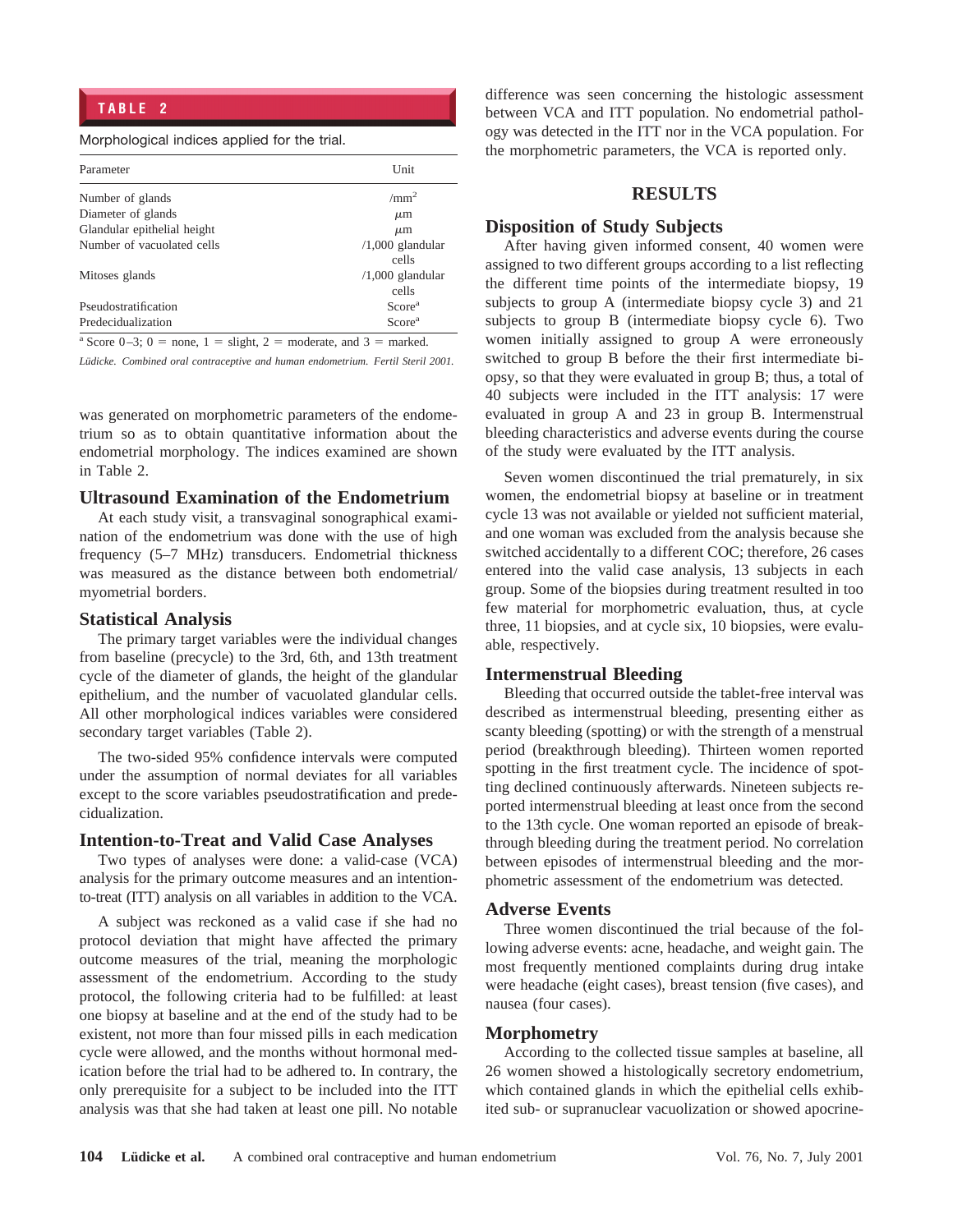#### **TABLE 3**

| Endometrial indices                                  | Pre-cyle $(n = 26)$ | Cycle 3 $(n = 11)$                  | Cycle 6 ( $n = 10$ )                 | Cycle 13 ( $n = 26$ )              |
|------------------------------------------------------|---------------------|-------------------------------------|--------------------------------------|------------------------------------|
| Number of glands/ $mm2$                              | $20.5 \pm 8.3$      | $9.9 \pm 3.9$<br>$(-10.3 \pm 10.1)$ | $10.1 \pm 9.3$<br>$(-11.6 \pm 10.0)$ | $10.8 \pm 5.5$<br>$(-9.7 \pm 9.4)$ |
|                                                      |                     | $[-3.3; -17.2]$                     | $[-4.5; -18.7]$                      | $[-5.9; -13.5]$                    |
| Diameter of glands $(\mu m)$                         | $35.8 \pm 16.4$     | $22.3 \pm 10.1$                     | $20.6 \pm 7.6$                       | $15.8 \pm 4.8$                     |
|                                                      |                     | $(-8.6 \pm 17.7)$                   | $(-18.8 \pm 17.8)$                   | $(-20 \pm 18.1)$                   |
|                                                      |                     | $[-19.1; 1.9]$                      | $[-29.9; -7.7]$                      | $[-26.1; -14]$                     |
| Glands epithelial height $(\mu m)$                   | $20.3 \pm 4.6$      | $11.1 \pm 2.6$                      | $11.8 \pm 4.7$                       | $10.6 \pm 2$                       |
|                                                      |                     | $(-9.6 \pm 6.5)$                    | $(-9.8 \pm 3.7)$                     | $(-9.7 \pm 5.2)$                   |
|                                                      |                     | $[-13.5; -5.8]$                     | $[-12.1; -7.4]$                      | $[-11.6; -7.9]$                    |
| Number of vacuolated cells/<br>1,000 glandular cells | $376.5 \pm 342$     | $\overline{0}$                      | $\Omega$                             | $\Omega$                           |
| Mitoses of glands/1,000 cells                        | 0.3                 | $\overline{0}$                      | $\Omega$                             | $\Omega$                           |

Indices of endometrial morphology before (pre-cycle) and during administration of 3 mg of DRSP and 30  $\mu$ g of EE.

*Note:* Data given as mean  $\pm$  SD; (mean absolute change from pre-cycle  $\pm$  SD); [Confidence interval for mean change from pre-cycle].

Lüdicke. Combined oral contraceptive and human endometrium. Fertil Steril 2001.

type secretion into the gland lumina. During treatment, an increasing atrophy of the endometrium was found, as characterized by small glands with a single layer of inactive epithelium, without mitotic figures or secretory activity, and no evidence of decidual changes. The endometrium appeared to be atrophic in 41% and 44% of women having used the medication for 3 and 6 cycles, respectively. After 13 cycles of COC use, atrophy was described in 63% of the cases.

Table 3 summarizes the different morphometric indices and their change from baseline during the study period. A distinct suppression of proliferative activity of the functional layer of the endometrium was reflected by the reduced size of the glandular diameter compared with baseline during treatment. This effect was already seen after three cycles of COC intake and was even more pronounced and statistically significant at treatment cycle 6 and 13. Equally, a reduction of the number of glands and the gland's epithelial height was found to be reduced when compared with baseline. A significant decrease in epithelial height was already observed at 3 months of medication and remained in the same range at treatment cycle 6 and 13 (Table 3). The number of vacuolated cells per 1,000 glandular cells was suppressed to zero under treatment from a mean baseline value of 376 vacuolated cells. At the baseline biopsy in one case, "slight predecidualization" was scored. During treatment, two histologies were reported with signs of slight predecidualization, two cases with moderate predecidualization, and one case with marked predecidualization. Except in one case, no pseudostratification was seen under treatment.

Finally, the ultrasonographic measurements of the endometrium correlated well with the results of the morphometric measurements and indicated a suppression of the endometrium. The full sonographic reduction of endometrial thickness was reached after six cycles (Table 4).

## **DISCUSSION**

Throughout the normal menstrual cycle, the morphologic variation of the endometrium has been documented, and some of the major features of these changes that are also represented in the morphometric indices applied for this study are schematically shown in Figure 1.

The number of glands per square millimeter is approximately 20 and does not change significantly during the normal menstrual cycle, whereas the glandular diameter

## **TABLE 4**

Endometrial thickness (mm) as assessed by ultrasound—mean values and absolute changes.

| Cycle     | Subjects | Mean value | Standard<br>deviation | Mean absolute change<br>from baseline | Standard<br>deviation |
|-----------|----------|------------|-----------------------|---------------------------------------|-----------------------|
| pre-cycle | 26       | 7.5        | 2.8                   |                                       |                       |
| cycle 3   | 26       | 4.8        | 1.9                   | $-3.7$                                | 2.7                   |
| cycle 6   | 26       | 3.7        | 1.5                   | $-4.8$                                | 2.3                   |
| cycle 13  | 26       | 3.9        | 3.0                   | $-4.6$                                | 3.6                   |

Lüdicke. Combined oral contraceptive and human endometrium. Fertil Steril 2001.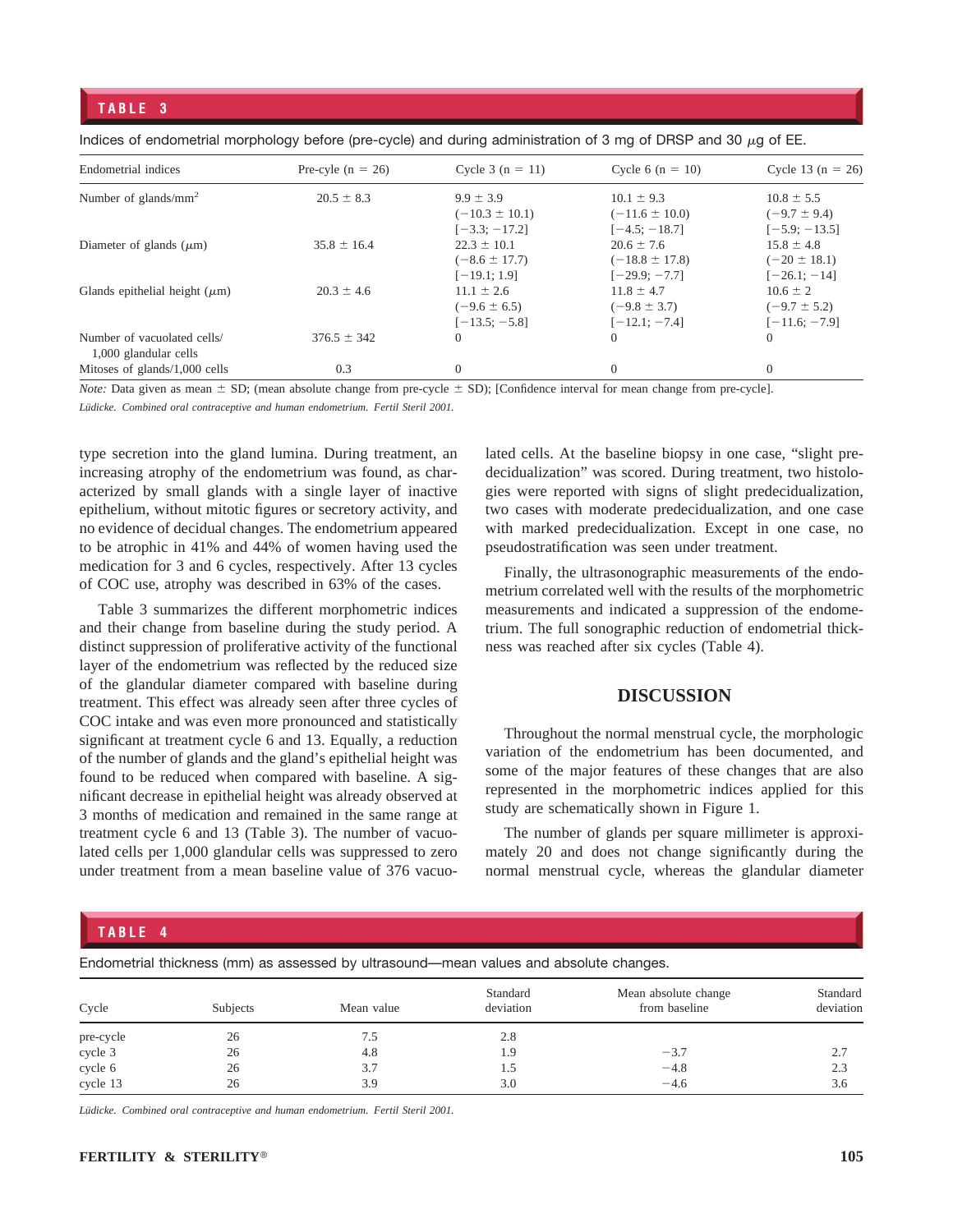Selected endometrial morphologic changes during the menstrual cycle.



Lüdicke. Combined oral contraceptive and human endometrium. Fertil Steril 2001.

shows a linear increase from day LH-1 to day  $LH+11/+12$ . From day  $LH+6$ , glycoprotein-rich cytoplasmatic products are expelled into the glandular lumen, and the peak of intraglandular secretions coincides with the time of implantation of the free blastocyst (day 7 after ovulation) if fertilization takes place (10). The glandular epithelial cells are characterized by rapid growth and increasing epithelial height from LH-11 through LH+2, and the first reliable histologic alteration that is considered specific to ovulation is basal vacuoles that start to appear in the glandular epithelium on day LH 0, and their number increases steadily up to day  $LH+4$  (11). The preovulatory endometrium is characterized by proliferation of glandular cells, stromal cells, and vascular endothelial cells, and the maximum number of endometrial cells engaged in DNA synthesis is seen between cycle day 8 and 10 and corresponds to maximal mitotic activity, peak plasma estradiol levels, and maximum concentration of estrogen receptors (10). The size of the glands does not keep pace with this glandular growth, and the tall columnar epithelial cells finally pile up against each other with their nuclei at different levels, giving rise to pseudostratification (12). Predecidualization starts to take place around day  $LH+8$  and is characterized by the conversion of stromal cells into plump epithelial-like cells with enlarged nuclei and increased cytoplasm. The cells have metabolic functions related to pregnancy or, if conception has not occurred, to the menstrual breakdown of the endometrium by phagocytotic digestion of extracellular collagen matrix (13).

Distinct histological changes can be observed during the

intake of combined contraceptive steroids in the endometrium. Its glandular component is a sensible indicator for measuring the effect of contraceptive steroids. The progestin component in the COC inhibits proliferation of the endometrium, which is in line with our findings in which signs of proliferation such as mitoses, size of the glands, pseudostratification, and epithelial height were found to be clearly surpressed. When given at a dose of 30  $\mu$ g of EE, in combination with 3 mg of DRSP, atrophic appearance of the endometrium was found in 44% of the women at six treatment cycles and in 63% of the women at 13 treatment cycles. These results are similar to what has been reported for other COCs, such as the combination of  $75 \mu g$  of gestodene with 20  $\mu$ g of EE in which the rate of atrophy was about 50% at 6 months of treatment (14). The reduction of the number of glands as seen in our study and others is a phenoma that cannot be observed in the menstrual cycle without COC medication and is apparently progestin-dose dependent. It has been shown that the release of 50  $\mu$ g of norethisterone per 24 hours via a vaginal ring did not reduce the number of glands, whereas the release of 200  $\mu$ g/24 hours diminished significantly their number after 10 weeks of application (15). In view of the fact that the induced endometrial changes are limited to the functionalis layer of the endometrium but do not affect the basalis layer, this effect is known to be reversible after withdrawal of the contraceptive steroids (8).

Although histology and morphometric measurements allow for the assessment of the impact of contraceptive steroids on the endometrium when compared with the normal